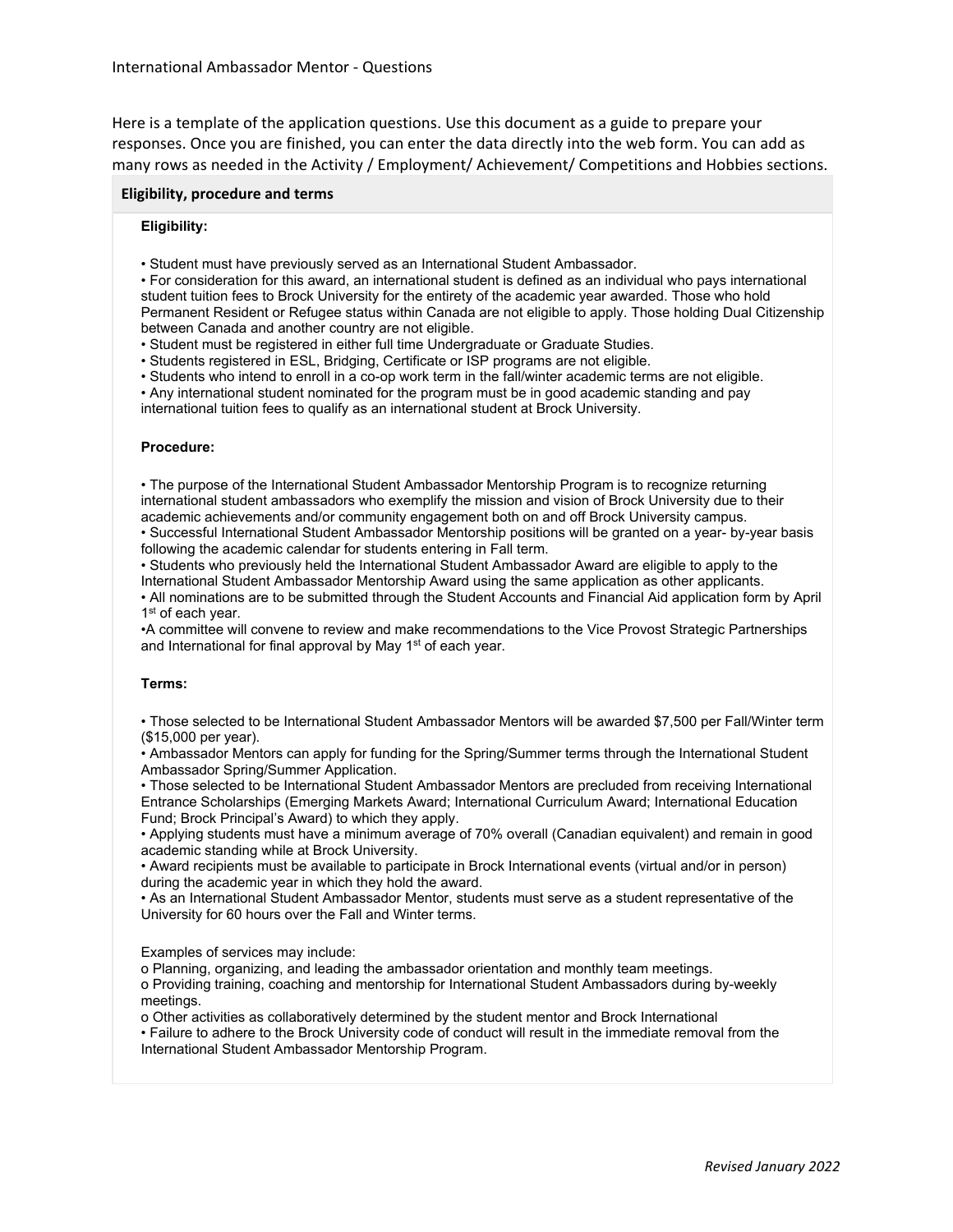| <b>Contact Information</b> |
|----------------------------|
| <b>Name</b>                |
|                            |
| Citizenship                |
|                            |
| Phone number               |
|                            |
| Email                      |
|                            |
| <b>Campus ID</b>           |
|                            |
| <b>Student number</b>      |
|                            |
| Date of birth              |
|                            |
| <b>Address</b>             |
|                            |
|                            |

# **Education**

## **List all the schools you have attended, starting with the most recent**

| Name of school | <b>City / Country</b> | Years attended (YYYY-YYYY) |
|----------------|-----------------------|----------------------------|
|                |                       |                            |
|                |                       |                            |

# **Volunteer and Extracurricular Activities**

## **List your volunteer and extracurricular involvement with your school, at Brock and community**

| <b>Activity</b> | <b>Brief</b><br>explanation | <b>Date</b><br>started | Date<br>ended | <b>Total</b><br>hours | Level of engagement (I/<br>L/P |
|-----------------|-----------------------------|------------------------|---------------|-----------------------|--------------------------------|
|                 |                             |                        |               |                       |                                |
|                 |                             |                        |               |                       |                                |
|                 |                             |                        |               |                       |                                |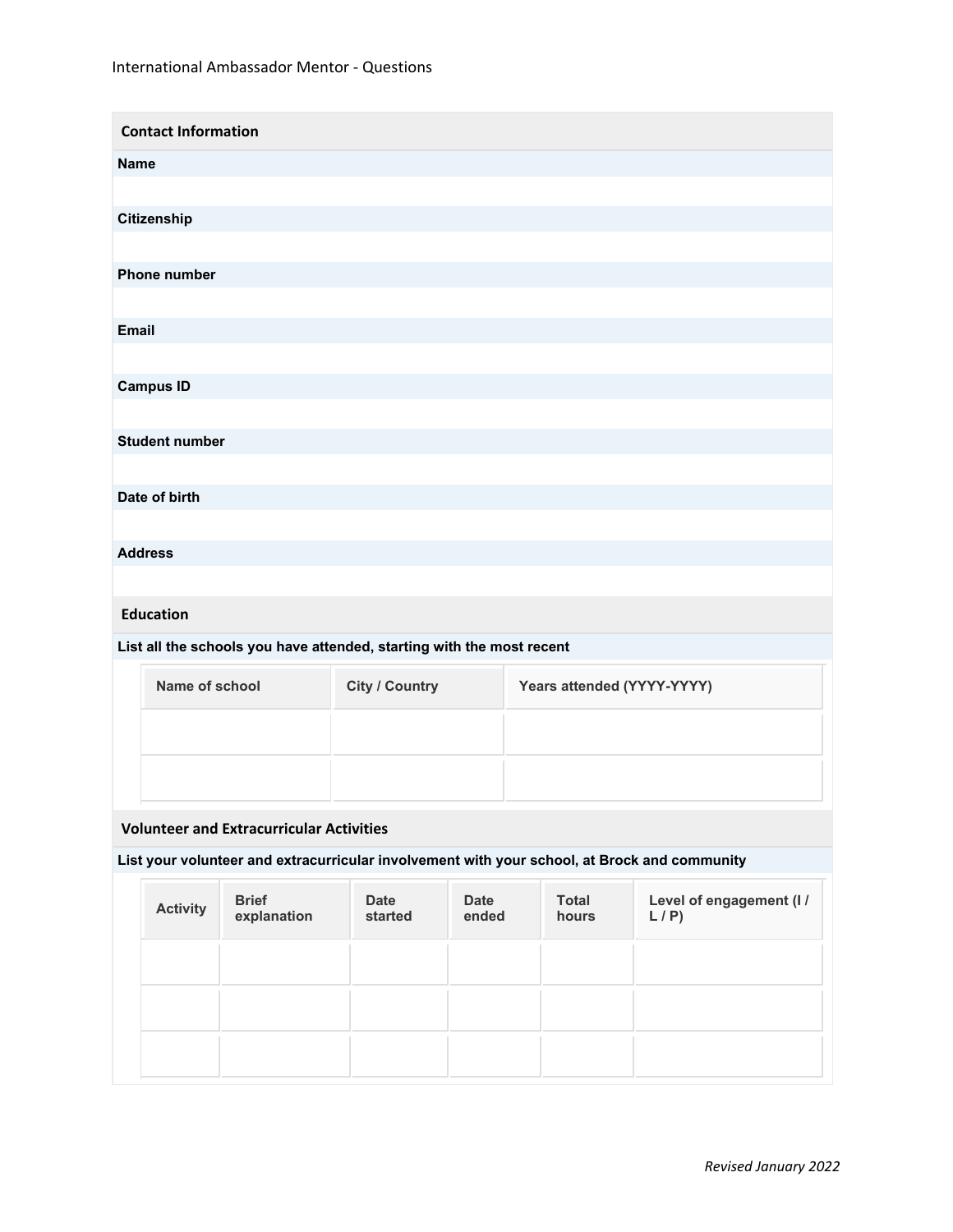# **Employment History**

## **Employment**

| Employer | <b>Position / Brief</b><br>explanation | Summer, school year, co-op<br>or full-time | <b>Date</b><br>started | <b>Date</b><br>ended |
|----------|----------------------------------------|--------------------------------------------|------------------------|----------------------|
|          |                                        |                                            |                        |                      |
|          |                                        |                                            |                        |                      |
|          |                                        |                                            |                        |                      |

## **Achievements, awards, honours, and trainings**

| Award / honour / training | <b>Brief explanation</b> | Year received |
|---------------------------|--------------------------|---------------|
|                           |                          |               |
|                           |                          |               |
|                           |                          |               |
|                           |                          |               |

## **Competitions and conferences attended**

| <b>Competition / conference</b> | <b>Brief explanation</b> | <b>Period of involvement</b> |
|---------------------------------|--------------------------|------------------------------|
|                                 |                          |                              |
|                                 |                          |                              |
|                                 |                          |                              |
|                                 |                          |                              |
|                                 |                          |                              |

### **Skills and Interests**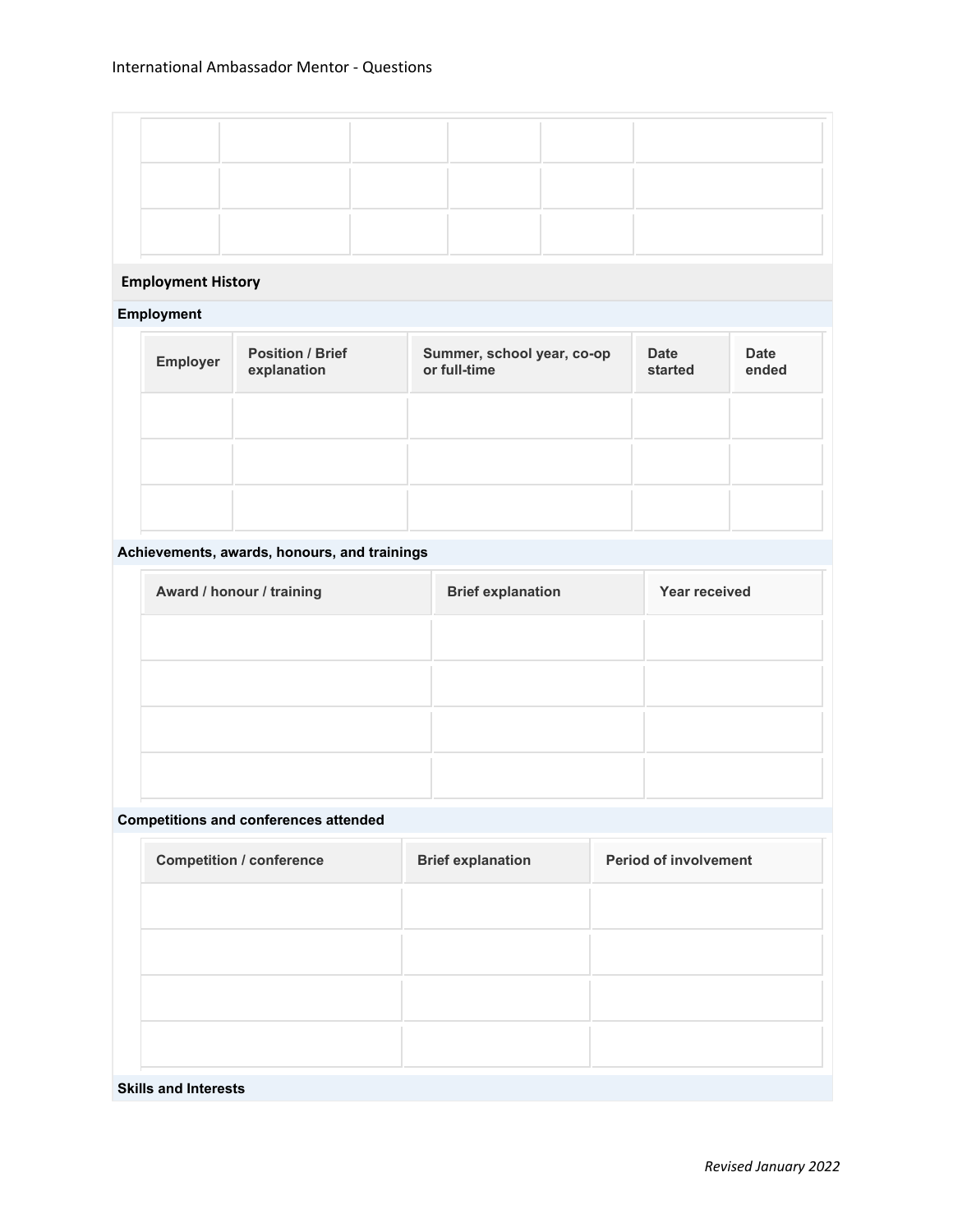|              | <b>Skill/Interest</b>                 | <b>Brief explanation</b> | <b>Period of involvement</b>                                                                                                                                                                                                                                                                                                                                                                                        |
|--------------|---------------------------------------|--------------------------|---------------------------------------------------------------------------------------------------------------------------------------------------------------------------------------------------------------------------------------------------------------------------------------------------------------------------------------------------------------------------------------------------------------------|
|              |                                       |                          |                                                                                                                                                                                                                                                                                                                                                                                                                     |
|              |                                       |                          |                                                                                                                                                                                                                                                                                                                                                                                                                     |
|              |                                       |                          |                                                                                                                                                                                                                                                                                                                                                                                                                     |
|              |                                       |                          |                                                                                                                                                                                                                                                                                                                                                                                                                     |
|              | Video response                        |                          |                                                                                                                                                                                                                                                                                                                                                                                                                     |
|              | <b>Video link</b>                     |                          |                                                                                                                                                                                                                                                                                                                                                                                                                     |
|              |                                       |                          |                                                                                                                                                                                                                                                                                                                                                                                                                     |
|              | <b>Written responses</b>              |                          |                                                                                                                                                                                                                                                                                                                                                                                                                     |
|              |                                       |                          |                                                                                                                                                                                                                                                                                                                                                                                                                     |
|              |                                       |                          |                                                                                                                                                                                                                                                                                                                                                                                                                     |
|              | athletics, work, volunteer position.) |                          | Explain what you feel are important qualities of a mentor and how you would implement those<br>qualities in your role as a International Student Ambassador Mentor. Please also explain how you<br>would be able to balance your role as a mentor with your other commitments and responsibilities. Please<br>list your planned commitments for the upcoming year. (i.e. number of university classes, TA position, |
|              | <b>Endorsement letter #1</b>          |                          |                                                                                                                                                                                                                                                                                                                                                                                                                     |
| <b>Name</b>  |                                       |                          |                                                                                                                                                                                                                                                                                                                                                                                                                     |
|              |                                       |                          |                                                                                                                                                                                                                                                                                                                                                                                                                     |
| <b>Title</b> |                                       |                          |                                                                                                                                                                                                                                                                                                                                                                                                                     |
|              |                                       |                          |                                                                                                                                                                                                                                                                                                                                                                                                                     |
|              | <b>Relationship to applicant</b>      |                          |                                                                                                                                                                                                                                                                                                                                                                                                                     |
|              | <b>Address</b>                        |                          |                                                                                                                                                                                                                                                                                                                                                                                                                     |
|              |                                       |                          |                                                                                                                                                                                                                                                                                                                                                                                                                     |
|              | <b>Phone number</b>                   |                          |                                                                                                                                                                                                                                                                                                                                                                                                                     |
|              |                                       |                          |                                                                                                                                                                                                                                                                                                                                                                                                                     |
| <b>Email</b> |                                       |                          |                                                                                                                                                                                                                                                                                                                                                                                                                     |
|              |                                       |                          |                                                                                                                                                                                                                                                                                                                                                                                                                     |
|              | Upload endorsement letter #1          |                          |                                                                                                                                                                                                                                                                                                                                                                                                                     |
|              |                                       |                          |                                                                                                                                                                                                                                                                                                                                                                                                                     |
|              | <b>Endorsement letter #2</b>          |                          |                                                                                                                                                                                                                                                                                                                                                                                                                     |